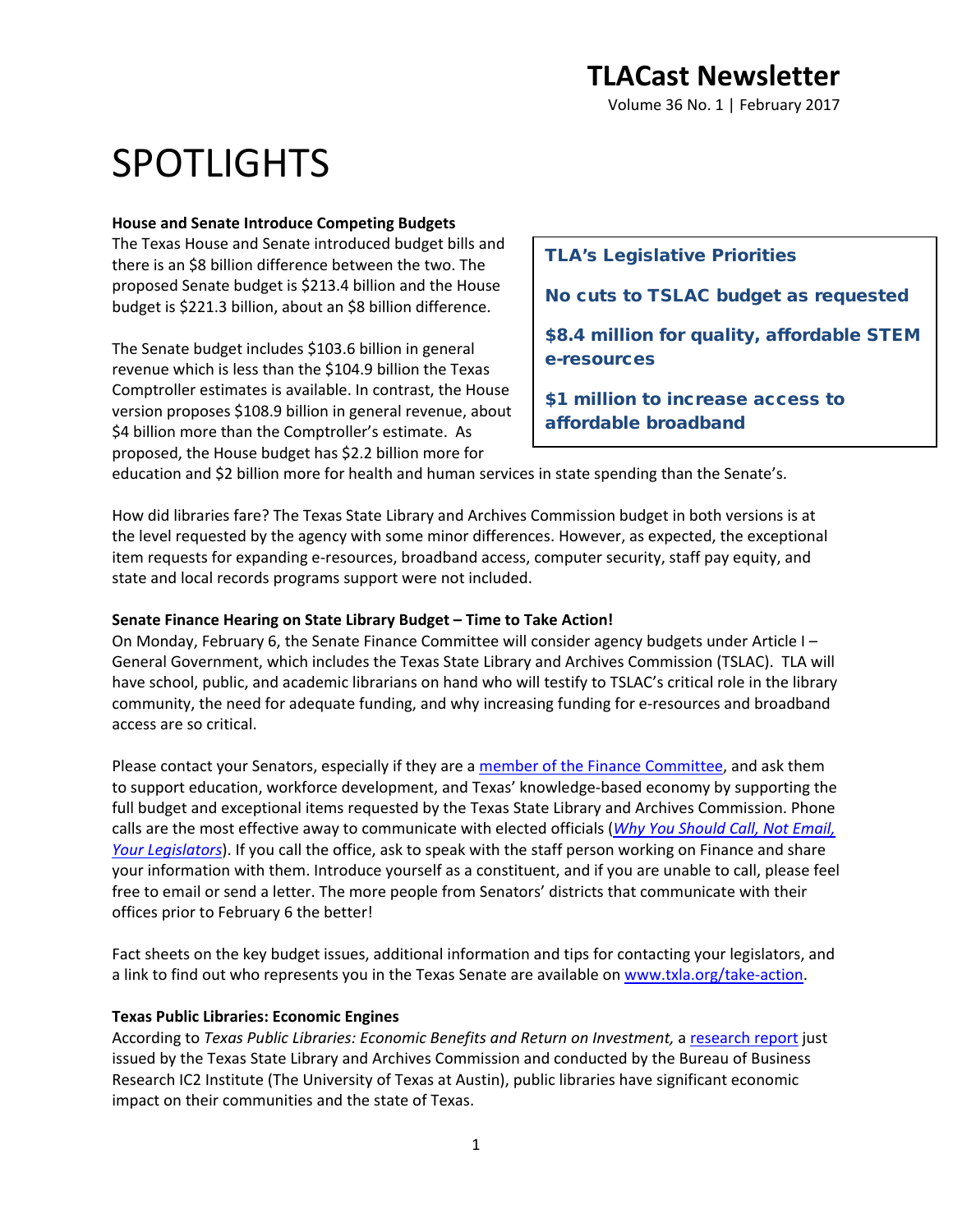Volume 36 No. 1 | February 2017

- For every one dollar invested in Texas public libraries, communities see a return on investment (ROI) of \$4.64 in access to resources, programming, services and technology, a 5% increase since the last study in 2012.
- Texas public libraries produce \$967 million in economic activity and 11,000 jobs.
- Services including educational programs, books, digital media, research databases, and wireless Internet access offered by Texas public libraries are valued at over \$1.6 billion.

So the next time someone asks what exactly libraries contribute to their communities, let them know that in addition to being centers for learning, discovery and support for educational activities, libraries are valuable economic engines of growth and opportunity.

# 2017 ANNUAL CONFERENCE

### **2017 Conference Mobile App Now Available**

The conference mobile app is available for iPad and iPhone through the [Apple App Store](https://itunes.apple.com/us/app/tla-2017/id1195628079?ls=1&mt=8) and Android devices through [Google Play.](https://play.google.com/store/apps/details?id=org.tla.gd.annualconf2017) This application enables attendees with a web-enabled phone or other mobile device to access their schedules while on the go, and receive real-time updates to sessions and author events. It will also offer Twitter, exhibitor information, show documents, and speaker content. You can also access conference mobile app information from your desktop computer or other devices [here.](https://tla2017.gatherdigital.com/apps/2512) If you are a current TLA Member, use the same email and password you use to login to Members Only to access the app. If you are not a current TLA Member, use the same email and password you created during the registration process.

### **Fun Times at Conference**

After a busy day at conference, be sure to enjoy some social time with your fellow attendees. There are many great events to choose from. Here are just a few; more information about these and other events can be found in the 2017 Conference Program. Note that all tickets must be purchased by Friday, April 7.

### **Wednesday, April 19**

**BiblioTech / Via Ride & Read Party Bus & Reception** *(Ticketed, register online only)*  $6:15 - 9:30$  pm Hop on the bus and travel to a reception at BiblioTech. Space is limited!

#### **Networking with New Members**

7:30 – 8:30 pm It's all about who you know! Meet other TLA members at this Dutch-treat event.

**San Antonio After Dark: Ghost Tour** *(Ticketed, register online only)*

 $8:15 - 10$  pm San Antonio is considered one of the most haunted cities in the world. Take a walk back in time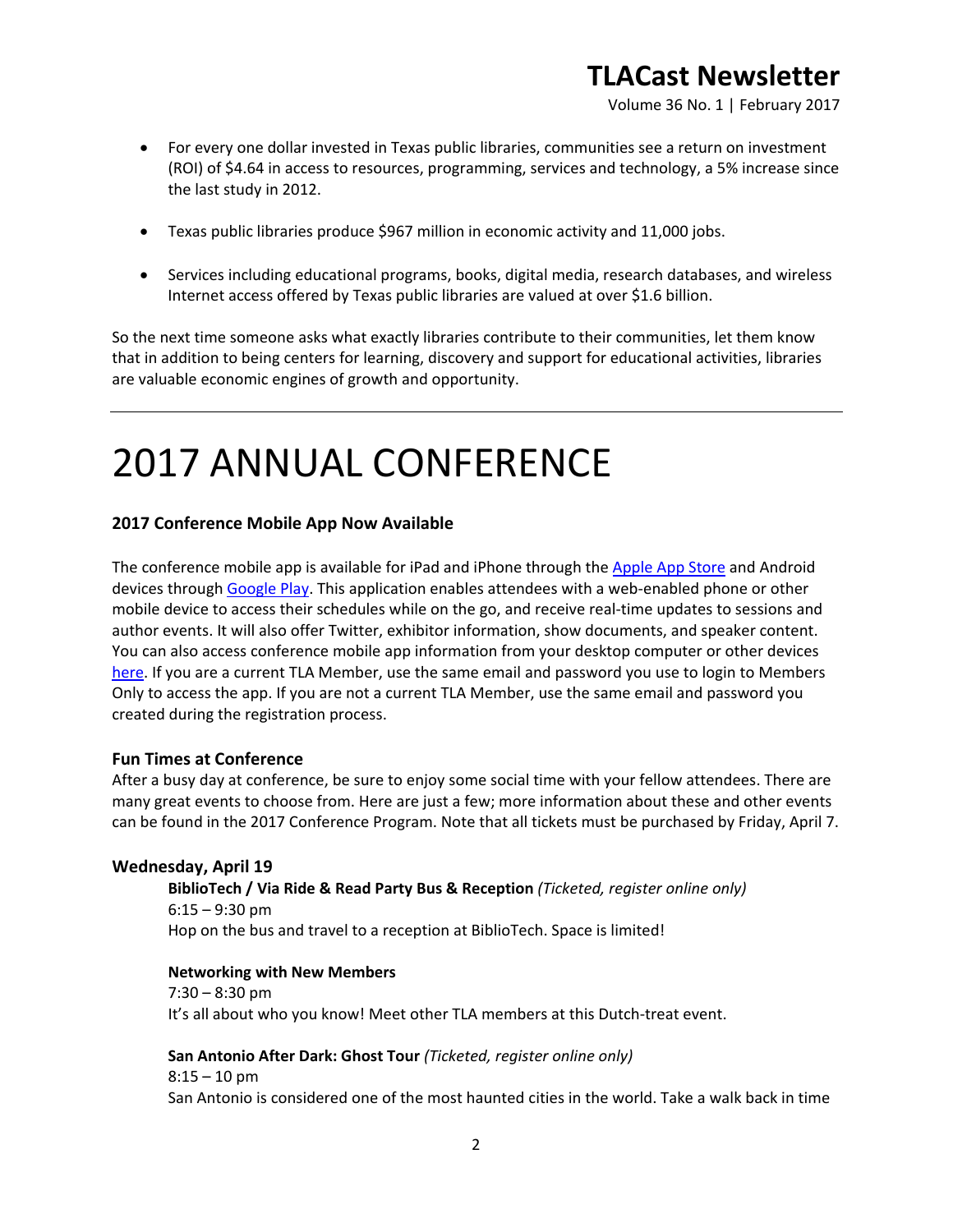Volume 36 No. 1 | February 2017

and hear the blood curdling stories, and learn about the ghostly happenings that continue today.

### **Thursday, April 20**

**Public Libraries Division Membership Party** 5:30 – 6:30 pm Join fellow public librarians at a happy hour at Casa Rio on the Riverwalk.

### **An Evening with the Authors** *(Ticketed)*

6:00 -9:30 pm Enjoy an amazing dinner, and get a glimpse behind the scenes and into authors' worlds at the treasured La Orilla building.

### **Library School Dinners and Receptions** *(Ticketed)*

 $6:30 - 8:30$  pm. SHSU, TWU, UNT, UH Clear Lake and UT-Austin are hosting dinners and receptions around the city.

### **CycloSocial Party Bike Ride** *(Ticketed, register online only)*

7-8 pm or 8-9 pm Spend time on a party bike socializing with 14 other conference attendees and experience some of the city's hidden gems.

### **Evening Storytelling Concert**

7-9 pm

Circle of Excellence storyteller (and former librarian) Beth Horner headlines this evening at the Grand Hyatt. She'll be joined by bilingual musician-storyteller Sue Young, African-American griot DeCee Cornish, and librarian teller Candy Casseb.

### **Gay, Lesbian, Bisexual, Transgender Round Table Meet & Greet**

7-9 pm

Whether or not you're a member of the round table, or if you're LGBT or an ally, come party at Brooklynite.

### **Small Community Libraries Round Table Networking Social** *(Ticketed)*

7-9 pm

The Small Community Librarian of the Year and the Advocate of the Year will be honored at this fun evening at The Buckhorn and Texas Ranger Museum.

### **Intergalactic Dance Club Party** *(Ticketed)*

9 pm – 12 am Join us at the Brooklynite for a party that rises to the upper stratosphere of celebration and revelry.

### **Friday, April 21**

**Hetherington 30th Fun Run/Walk** *(Ticketed)* 6-7 pm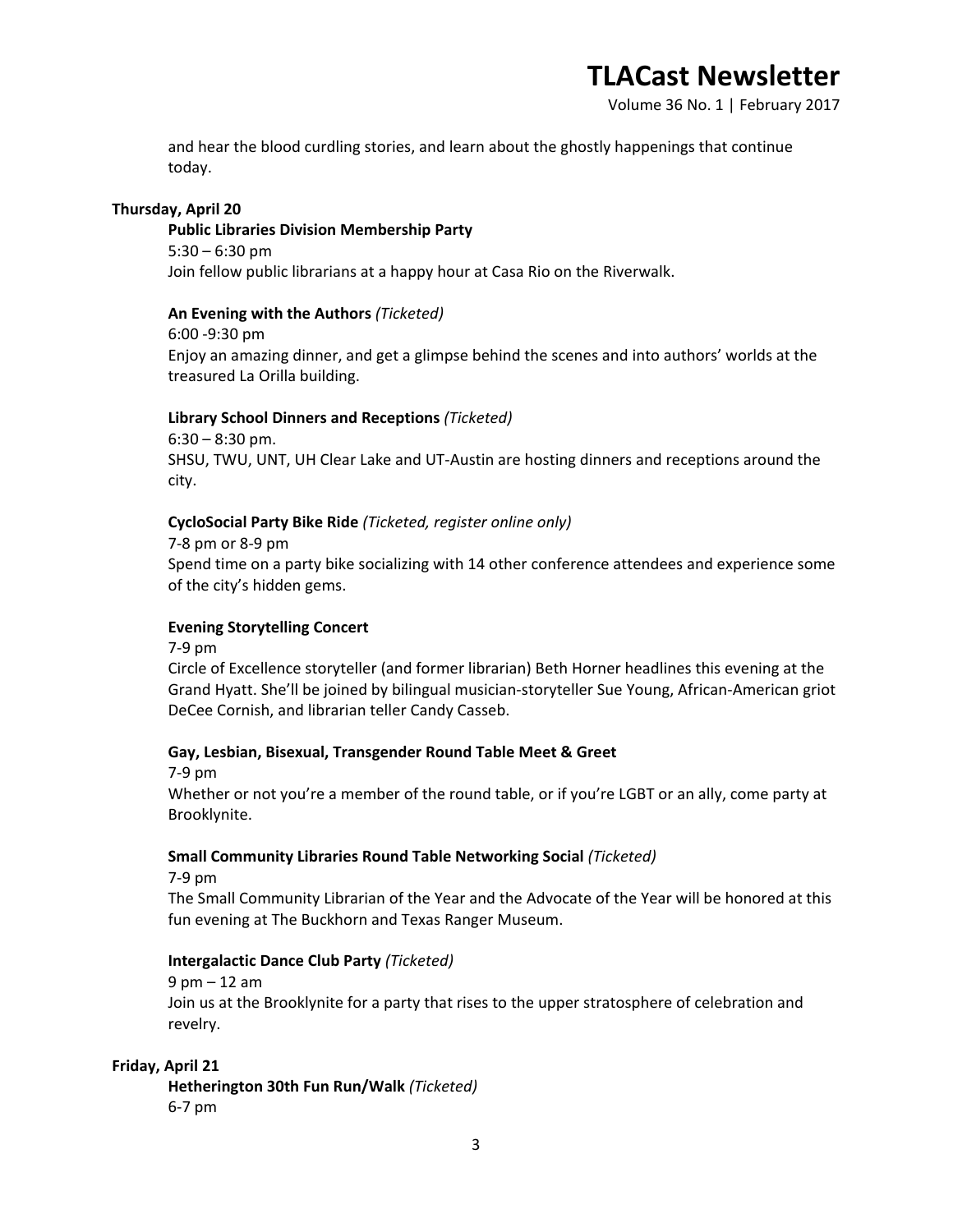Volume 36 No. 1 | February 2017

Start the walk at Hemisfair Park and finish at the President's All-Conference Party!

**Latino Caucus Social**  $6:30 - 8:30$  pm The LCRT is hosting its first ever social event at conference at the convention center.

## TLA NEWS

### **The Search is On!**

Since Pat Smith announced her retirement effective June 30 after 30 years of leadership, the TLA Executive Board has been working on a process to ensure that the best possible person is found to step into this essential role.

The position has been posted on [TLA's Jobline](https://secure.txla.org/secure/jobs/jobshow.asp?key=8050) and will also be posted on other industry sites including the Texas Society of Association Executives, American Society of Association Executives career centers, and ALA job list. Résumés will be accepted through March 6.

The search committee, chaired by President Walter Betts will include Ling Hwey Jeng (TLA presidentelect), Susan Mann (TLA past president), Sharon Amastae (TLA president 2014-2015), Yvonne Chandler (TLA president 2013-2014), Dana Rooks (TLA president 2004-2005), and Gloria Meraz (former TLA director of communications). This committee will review the initial applications and select candidates to advance to Phase I of the process which will be evaluated by a focus group representing the TLA divisions, districts, and Executive Board.

Focus group evaluations are due April 10 and the search committee will meet and invite the top candidates to participate in Phase II, face-to-face interviews. Candidates will be interviewed in San Antonio on the day preceding the start of Annual Conference. The committee will recommend a finalist to the Executive Board, and after conference, negotiations will begin with the goal of signing the contract with the new executive director in mid-May, and a start date of mid-June. This allows for some overlap with the current executive director for orientation.

#### **NEW Branding Iron Award Category**

The TLA Branding Iron Awards now feature a new category to offer a **Power Up Award** for the outstanding programs, promotions, outreach, and services incorporating the [Powered Libraries/Power](http://www.poweredlibraries.org/)  [Up at Your Library](http://www.poweredlibraries.org/) campaign. This new award will be given to a library that participated in our first-ever Power Up Day, held on September 15, 2016.

The deadline to apply for the Branding Iron Award is February 15. Awards are presented in each category, with one Best of Show prize announced at the TLA Annual Conference. Visit [www.txla.org/branding-iron](http://www.txla.org/branding-iron) for more information.

#### **Announcing Power Up Week | October 1-7, 2017**

Join the Powered Libraries campaign in celebrating **Power Up Week** October 1-7, 2017, a week where libraries across the state will showcase innovation and dynamic leadership. Last year to great success, hundreds of libraries from around the state took part in [Power Up at Your Library Day](http://www.txla.org/news/2016/09/power-up-at-your-library-day) on September 15.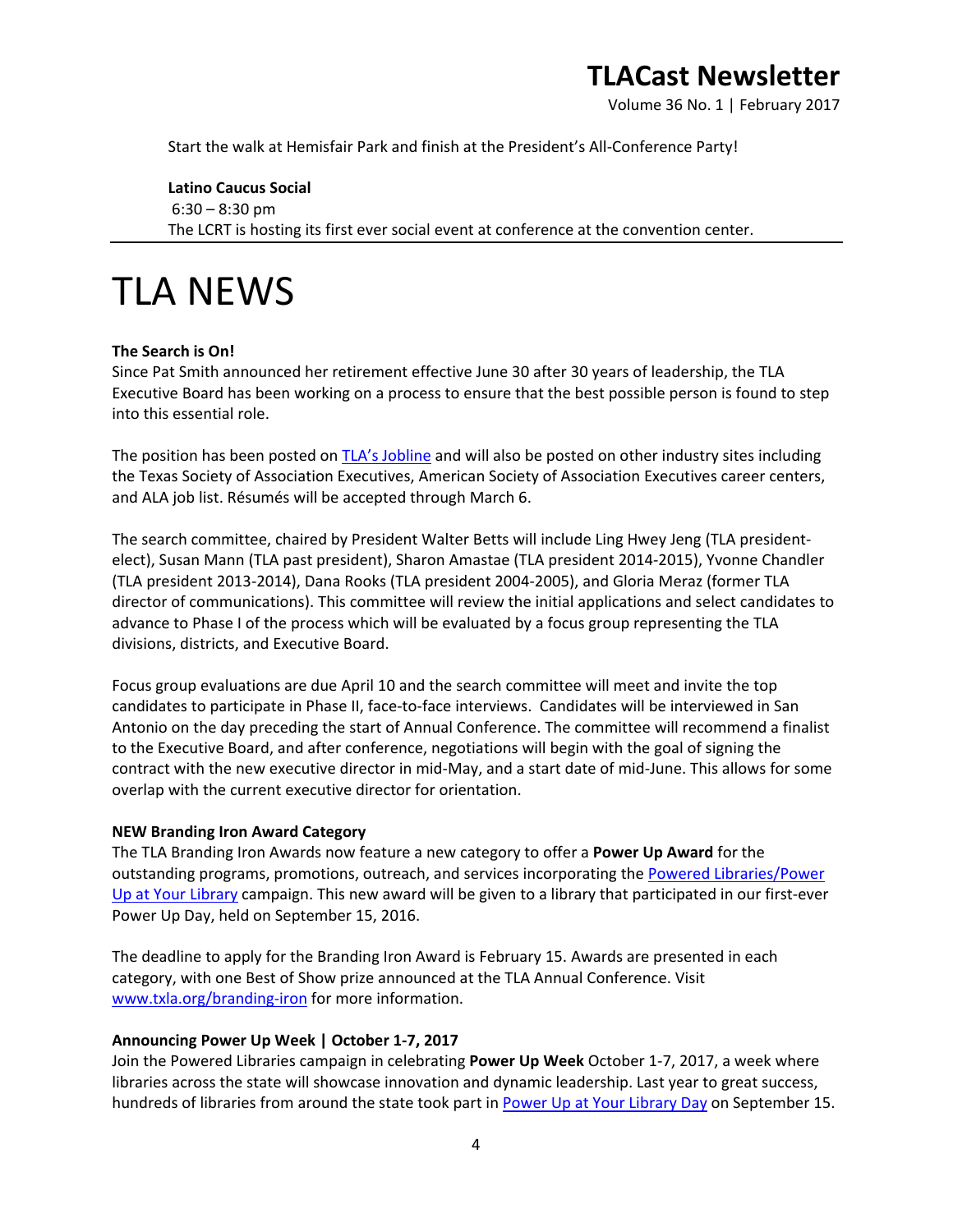Volume 36 No. 1 | February 2017

Participants organized events geared to promote technology, innovation, creativity, and literacy in their respective communities. Thanks to last year's positive feedback, we are expanding the Powered Up celebration to encompass an entire week. Save the date and start making plans now to incorporate Powered Up programs this October.

Help us demonstrate the campaign's key messages:

- Libraries are essential to the creation and sharing of ideas in the community
- Libraries are forward-thinking, technology-driven institutions, more vital today than ever before
- What libraries do reflects a truly diverse field of information work, representative of the variety and scope of libraries in the state.

Receive the most up to date campaign news through [Facebook,](https://www.facebook.com/poweredlibraries/) [Twitter](https://twitter.com/poweredlibrary) (#poweredlibraries and @poweredlibrary), and [poweredlibraries.org.](http://www.poweredlibraries.org/) WATCH the [video.](https://www.youtube.com/watch?v=3-2fvR2e7sM)

**Check out our [corporate members!](http://www.txla.org/cm)**

# CONTINUING EDUCATION

### **Continuing Education Corner**

*All webinars will be recorded. A link to the recording will be sent to all registrants (i.e. you may want to register even if you know you cannot attend the live event). All webinars will carry Continuing Education credit, some also have CE credit available for viewing the recording. See individual descriptions for details.*

### **February 16 | 1:00 pm | The Role of Support Staff in Community Partnerships**

(A-Z webinar series for support staff)

Strategic partnerships with nonprofit, for-profit, and governmental organizations are a hot topic in libraries now, with benefits for programming, collection development, and library instruction. Learn how support staff can help libraries offer better services by connecting to other institutions. [REGISTER](https://secure.txla.org/secure/forms/mtgLogin.asp)

### **March 2 | 1:00 pm | CFPB: Partnering with Libraries to Financially Empower Patrons**

(A-Z webinar series for support staff)

### Presenter - Ken McDonnell

The Consumer Financial Protection Bureau wants to help make libraries the go-to source for unbiased financial education resources in every community. Through this program we will provide program ideas, resources and tools; help libraries connect with local partners; share best practices already working in libraries; provide materials that promote financial education; and conduct trainings for library staff and patrons.

[REGISTER](https://join.onstreammedia.com/register/80146595/cfpb1)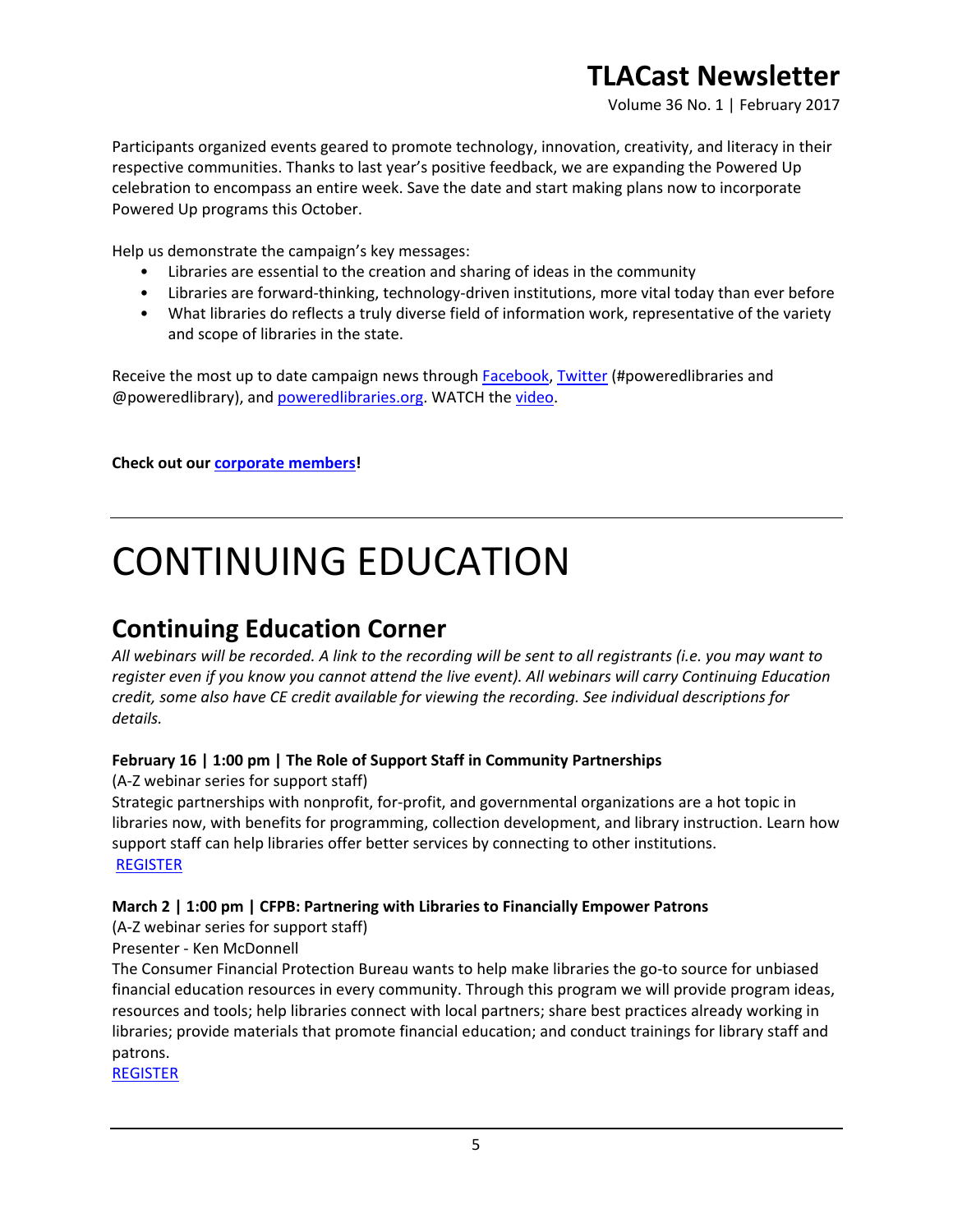Volume 36 No. 1 | February 2017

### **March 30 | 1:00pm | The Most Unique Services in Today's Libraries**

(A-Z webinar series for support staff)

Although our libraries have similar services for today's constituents, there are a wide variety of very different services - some that meet local needs and some that are just unusual and represent very different ideas for serving constituents! Coupon exchanges, borrowing small pets, pattern giveaways, tool checkout, circulating artwork - are long time, well-used services but libraries are making way for circulating bicycles, WIFI-unit checkouts, self-publishing, business spaces to check out, intermittent access to buses outfitted for showers for the homeless and even more unusual services! [REGISTER](https://secure.txla.org/secure/forms/mtgLogin.asp)

## LIBRARY NEWS

### **KERA News Spotlight on Downtown Dallas Public Library**

The downtown Dallas Public Library has committed to not just tolerating—but *welcoming*—every homeless person who walks through the door. Congratulations to the hardworking and talented team at the Dallas Public Library. The news story is available on **KERA News**.

### **Thousands Consider Libraries' Immediate & Future Needs at ALA Midwinter**

The thousands of librarians, library workers and supporters at the 2017 [American Library Association](http://2017.alamidwinter.org/)  [Midwinter Meeting and Exhibits](http://2017.alamidwinter.org/), held Jan. 20-24 in Atlanta, delved into the future of libraries, while also bringing a heightened sense of urgency to examining current needs and aspirations. In formal and informal settings, in engaged conversations and productive problem-solving sessions, and in the exhibit hall, they shared the latest library-related trends, updates, innovations, products, titles and services. The 1,120 scheduled meetings and events took place throughout the Georgia World Congress Center and other nearby sites. There were 8,326 registered for the event, including 2,916 exhibitors.

### **Remembering Christine McNew**

Christine McNew, youth services coordinator in the Library Development and Networking Division at the Texas State Library and Archives passed away this week. Over the years, Christine made remarkable and highly visible contributions to the services offered to Texas libraries. She was a widely respected statewide expert on the topic of library services to children, and was a veteran of many workshops, webinars, and conference presentations on the subject.

Christine was always a tireless advocate of the power of summer reading programs and recently added important groundbreaking work encouraging summer nutrition programs at libraries. Christine will be long remembered for her substantial contributions over her entire career to excellence in library services to children. For decades to come, many thousands of children in Texas will benefit from her work.